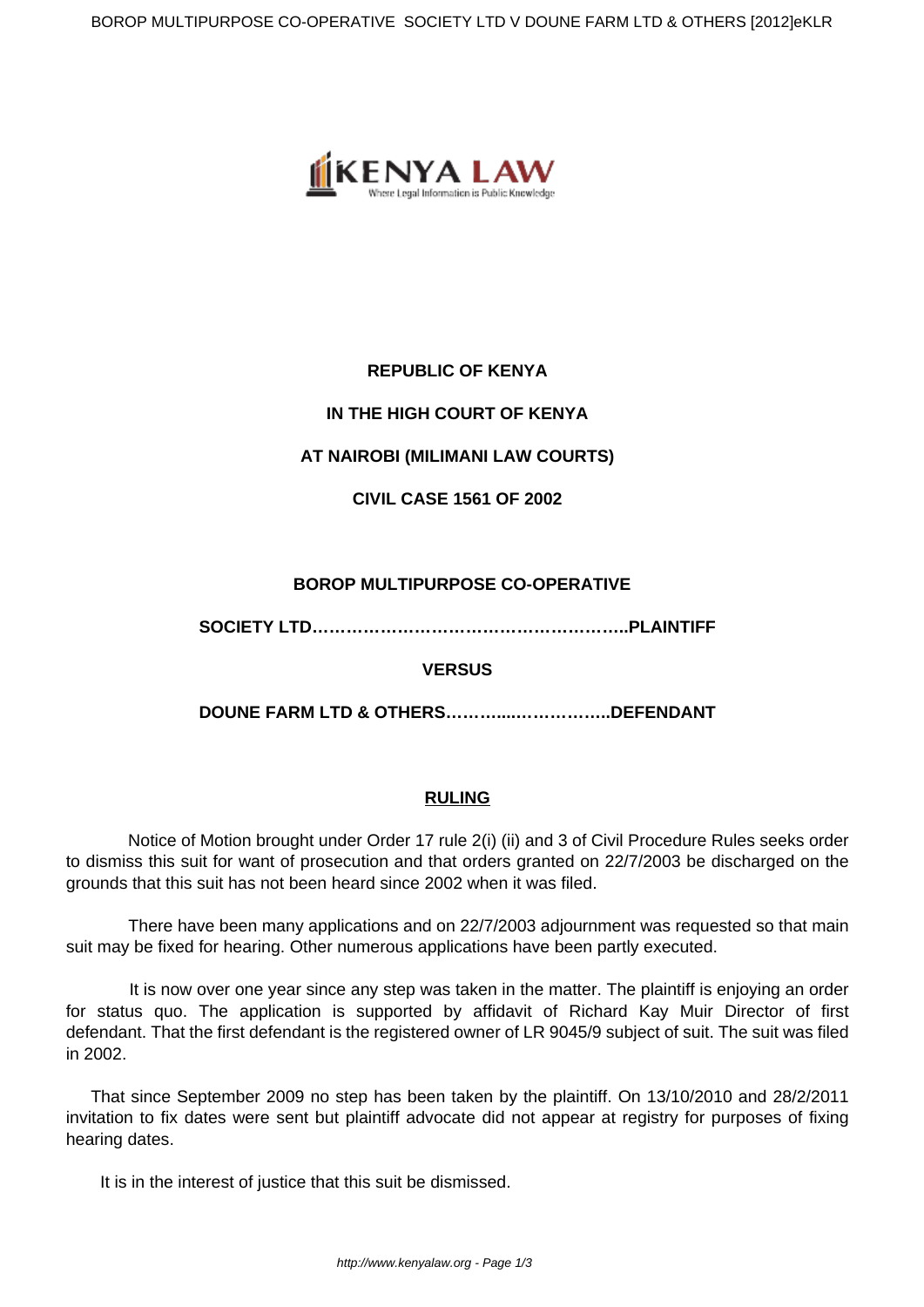I have perused the documents of title and other supporting annextures of the application. I have also considered the arguements advanced by the plaintiff and I am of the view that the plaintiff has engaged in the tactics of causing delay in prosecution of this suit. It has not indicated any interest to proceed with the prosecution of the suit.

 In the circumstances I find that the provisions of order 17 Criminal Procedure Code is complied with.

 Therefore I allow this application and grant orders as prayed with costs in the suit and application to the defendants.

### **J.N. KHAMINWA**

### **JUDGE**

William Kipkorir Alusei for the plaintiff wishes to address the court

#### **Mr. Bitok with Mr. William Kipkorir**

We ask for stay for a period of 30 days pending a formal application for stay.

 This is a land matter that the situation on grounds does allow us to delay. I also pray for leave to appeal. Also certified copies of Ruling and proceedings we undertake to pay copying charges.

### **For Defendants**

We have no objection for leave to appeal. On issue of stay there is no use. It is their suit.

The issue of costs does not arise we have not filed for costs yet.

#### **Mr. Ogola**

I object to stay being granted.

#### **Court**

 The plaintiff's wish to appeal against the order made. In view of what they say I think it is just to keep the situation for the time being undisturbed.

I grant stay for a period of 30 days from today.

 I also order Ruling to be typed and supplied together with proceedings. Leave to appeal is hereby granted.

## **Dated and delivered at Nairobi this 17th day of May, 2012.**